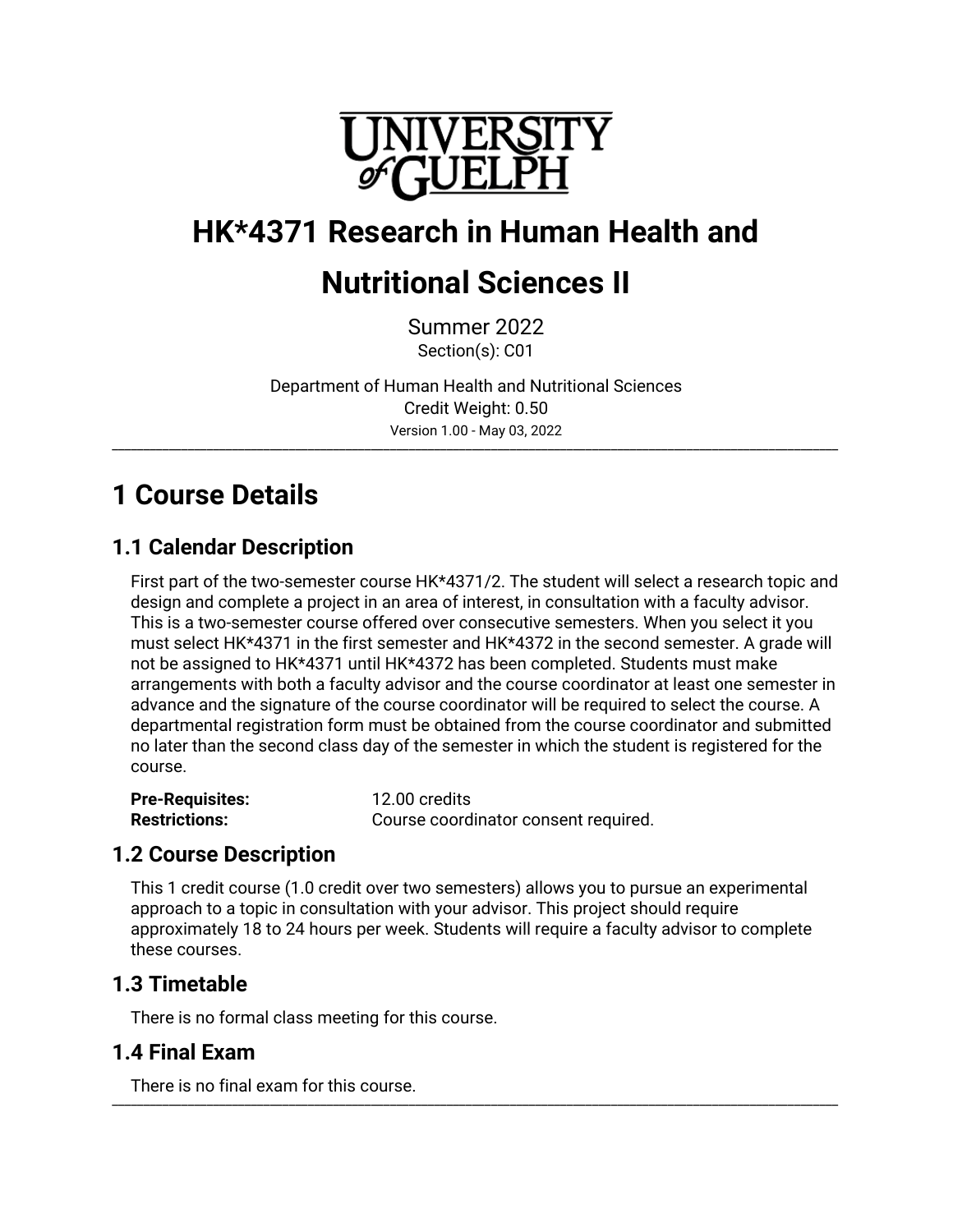# **2 Instructional Support**

### **2.1 Instructional Support Team**

| <b>Course Co-ordinator:</b><br>Email:<br>Telephone:<br>Office:<br><b>Office Hours:</b> | David Dyck<br>ddyck@uoquelph.ca<br>+1-519-824-4120 x56578<br><b>ANNU 345</b><br>Please contact Dr. Dyck (ddyck@uoguelph.ca) or Dr. Mutch<br>(dmutch@uoguelph.ca) for any inquiries.   |
|----------------------------------------------------------------------------------------|---------------------------------------------------------------------------------------------------------------------------------------------------------------------------------------|
| <b>Course Co-ordinator:</b><br>Email:<br>Telephone:<br>Office:<br><b>Office Hours:</b> | David Mutch<br>dmutch@uoguelph.ca<br>+1-519-824-4120 x53322<br><b>ANNU 348</b><br>Please contact Dr. Dyck (ddyck@uoguelph.ca) or Dr. Mutch<br>(dmutch@uoguelph.ca) for any inquiries. |

\_\_\_\_\_\_\_\_\_\_\_\_\_\_\_\_\_\_\_\_\_\_\_\_\_\_\_\_\_\_\_\_\_\_\_\_\_\_\_\_\_\_\_\_\_\_\_\_\_\_\_\_\_\_\_\_\_\_\_\_\_\_\_\_\_\_\_\_\_\_\_\_\_\_\_\_\_\_\_\_\_\_\_\_\_\_\_\_\_\_\_\_\_\_\_\_\_\_\_\_\_\_\_\_\_\_\_\_\_\_\_\_\_\_\_

# **3 Learning Resources**

## **3.1 How to Register for a Research Project Course**

- $\bm{\cdot}$  In order to register for the course, you first need to find a faculty advisor. This would be someone who's area of research interests you. Generally, this can be accomplished by looking at faculty profiles to see who's research interests you, or possibly based on who taught a course that really piqued your interest. Then, email that faculty to see if they will advise you. Your advisor must be a faculty member - see below.
- Once you have found an advisor, you and your advisor need to fill out/sign the course information form (this is different from the University course waiver form), and then bring this form along with the University course waiver form to the course coordinator.
- **NOTE, your faculty advisor only signs the course information form, and NOT the University course waiver form. It is a course coordinator that signs the University course waiver form.**
- Please note that EVERY student registered in a research project course within the College of Biological Science is required to complete a brief, online safety module. You will be contacted by someone within the College regarding how to sign up for this online module.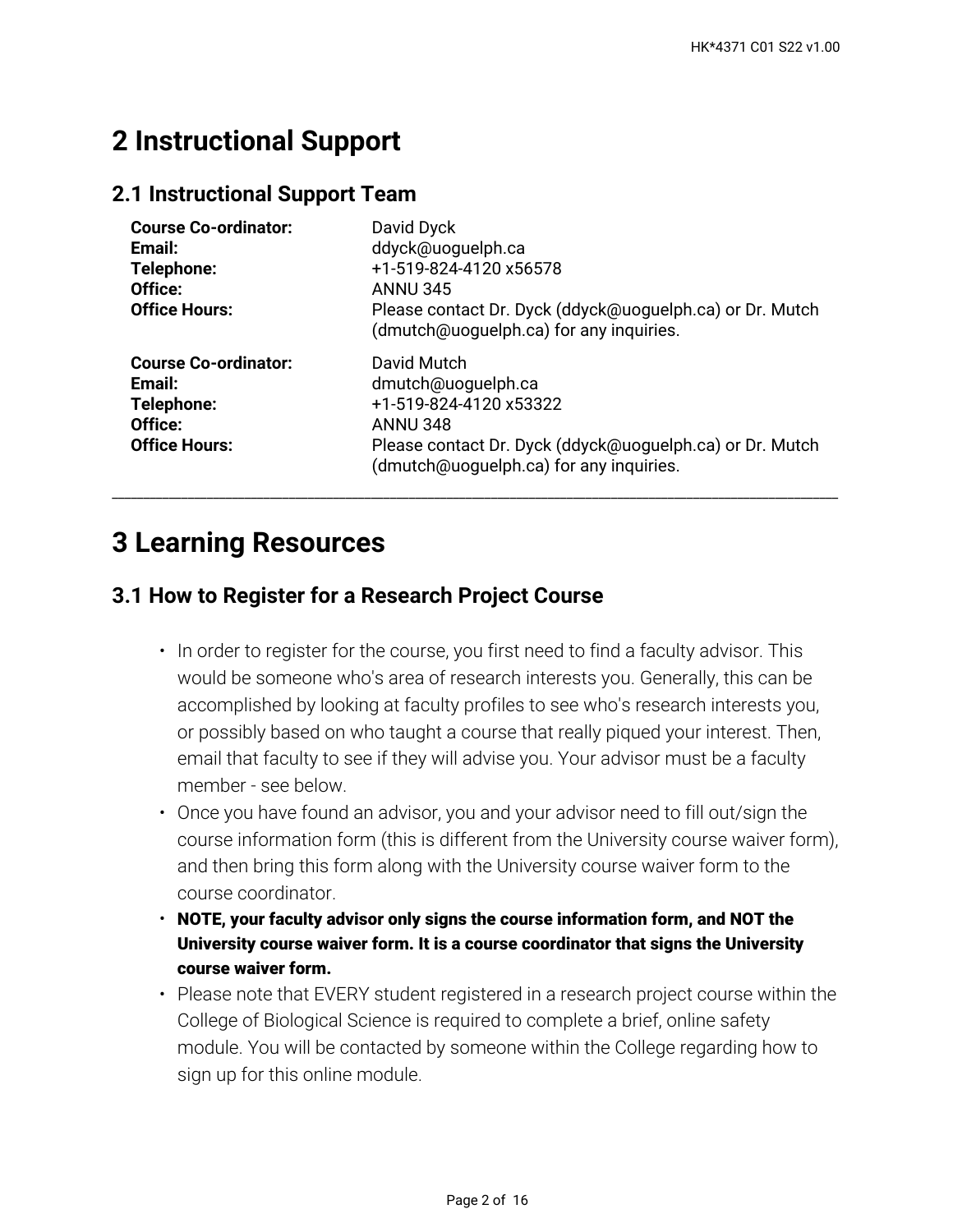## **3.1 Form**

#### Department of Human Health and Nutritional Sciences

- HK\*4230 Advanced Study in Human Health and Nutritional Sciences
- HK\*4360 Research in Human Health and Nutritional Sciences
- HK\*43712 Research in Human Health and Nutritional Sciences
- This form must be completed **prior** to requesting a signature on the course waiver form (*instructor consent is required for registration in any of the above listed courses*).
- Detailed course descriptions can be found on our departmental website at: https://www.uoguelph.ca/hhns/undergraduate/undergraduate-courses

#### TO BE COMPLETED BY STUDENT:

| U of G Email address: ___________________ Major: _______________________________ |                                                                                            |
|----------------------------------------------------------------------------------|--------------------------------------------------------------------------------------------|
| Current Semester: __________________ Signature: ________________________________ |                                                                                            |
| Do you have the required prerequisite of 12.00 credits? Yes                      | - No                                                                                       |
| Semester and Year course will be taken: Spring Fall Winter 20___                 |                                                                                            |
| Project)                                                                         | Intended course: HK*4230 (Lit Rev) HK*4360 (Research Project) HK*43712 (Research           |
| TO BE COMPLETED BY FACULTY ADVISOR:                                              |                                                                                            |
|                                                                                  | Is the proposed lit review/project relevant to the general area of human health? Yes<br>No |
| Indicate which of the following 5 areas most closely describes the project:      |                                                                                            |
| Nutrition / nutraceutical sciences / nutrigenomics<br>genetics                   | Physiology / metabolism /                                                                  |
| Exercise Physiology / Performance                                                | Biomechanical / neural / movement                                                          |
| <b>Biomedical</b>                                                                |                                                                                            |
| For Research Projects Only:                                                      |                                                                                            |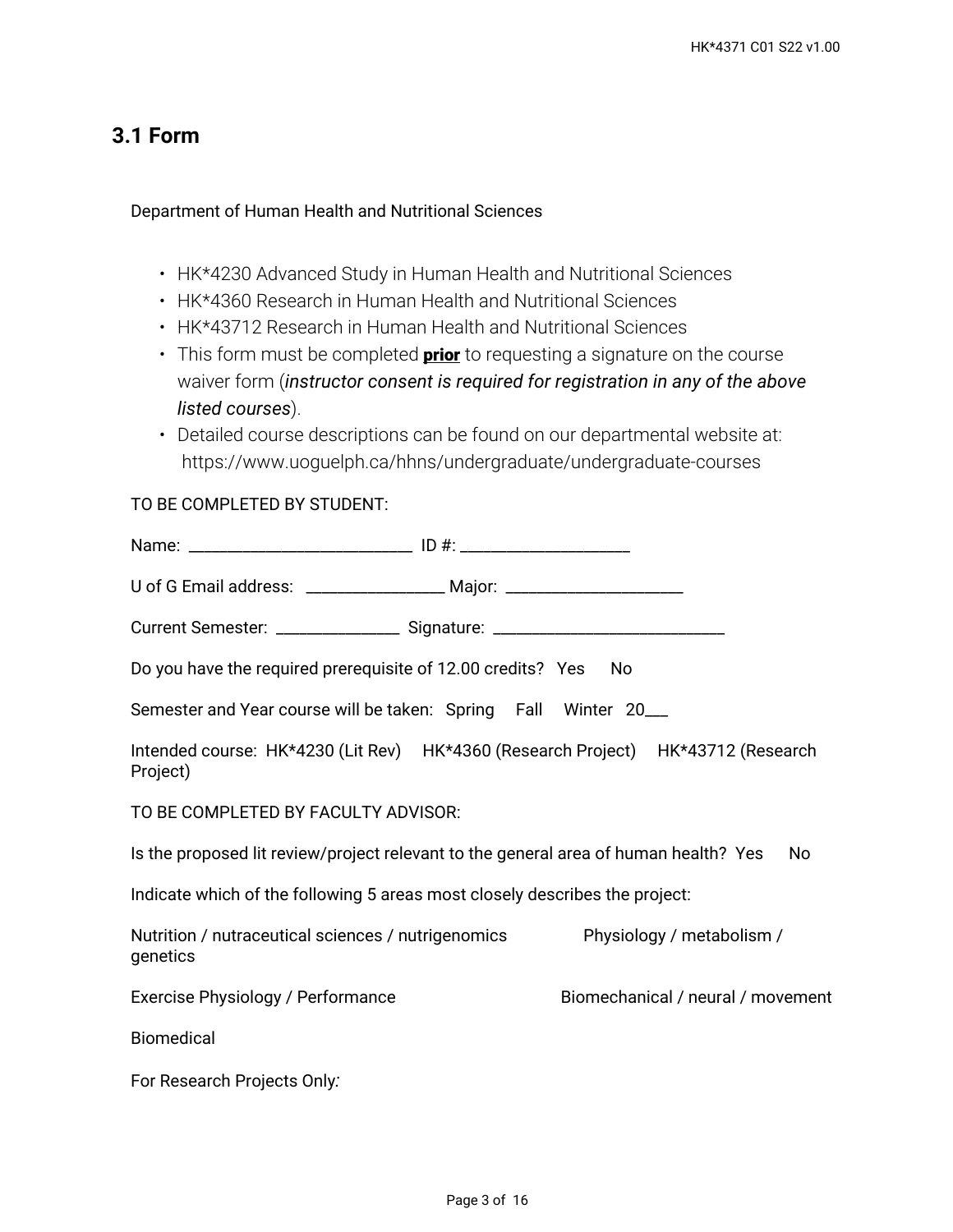Does this project involve actual hands-on experience in a lab, field or other research environment? Yes No

Does this project involve  $\frac{On}{\chi}$  the analyses of data already collected? Yes No

Does the proposed project involve the use of animal or human subjects? Yes No

If yes, has the necessary ethical approval been, or will be obtained? Yes No

If ethical approval is not yet in place, is there a default plan for the student's project should the required approval not be obtained in time for planned experiments? Yes No

Name: \_\_\_\_\_\_\_\_\_\_\_\_\_\_\_\_\_\_\_\_\_\_\_\_\_\_\_\_\_\_\_\_\_ Dept.: \_\_\_\_\_\_\_\_\_\_\_\_\_\_\_\_\_\_\_\_\_\_\_\_

Signature: \_\_\_\_\_\_\_\_\_\_\_\_\_\_\_\_\_\_\_\_\_\_\_\_\_\_\_\_\_\_

• Please return this form to the course coordinator. \*\*\*\* remember to also include a course waiver form, for signature \*\*\*\*

\_\_\_\_\_\_\_\_\_\_\_\_\_\_\_\_\_\_\_\_\_\_\_\_\_\_\_\_\_\_\_\_\_\_\_\_\_\_\_\_\_\_\_\_\_\_\_\_\_\_\_\_\_\_\_\_\_\_\_\_\_\_\_\_\_\_\_\_\_\_\_\_\_\_\_\_\_\_\_\_\_\_\_\_\_\_\_\_\_\_\_\_\_\_\_\_\_\_\_\_\_\_\_\_\_\_\_\_\_\_\_\_\_\_\_

# **4 Learning Outcomes**

#### **4.1 Course Learning Outcomes**

By the end of this course, you should be able to:

- 1. Think critically
- 2. Integrate information
- 3. Develop scientific writing skills
- 4. Develop independent thought process
- 5. Develop scientific oral presentation skills
- 6. Develop analytic and data analysis skills
- 7. Learn how to designe a study and generate hypotheses

# **5 Teaching and Learning Activities**

Independent research and writing. Students should regularly consult with their faculty advisor to ensure adequate progress.

\_\_\_\_\_\_\_\_\_\_\_\_\_\_\_\_\_\_\_\_\_\_\_\_\_\_\_\_\_\_\_\_\_\_\_\_\_\_\_\_\_\_\_\_\_\_\_\_\_\_\_\_\_\_\_\_\_\_\_\_\_\_\_\_\_\_\_\_\_\_\_\_\_\_\_\_\_\_\_\_\_\_\_\_\_\_\_\_\_\_\_\_\_\_\_\_\_\_\_\_\_\_\_\_\_\_\_\_\_\_\_\_\_\_\_

**NOTE: For all components, extensions, while not normally granted, must be done so through the course coordinators - NOT your advisor.**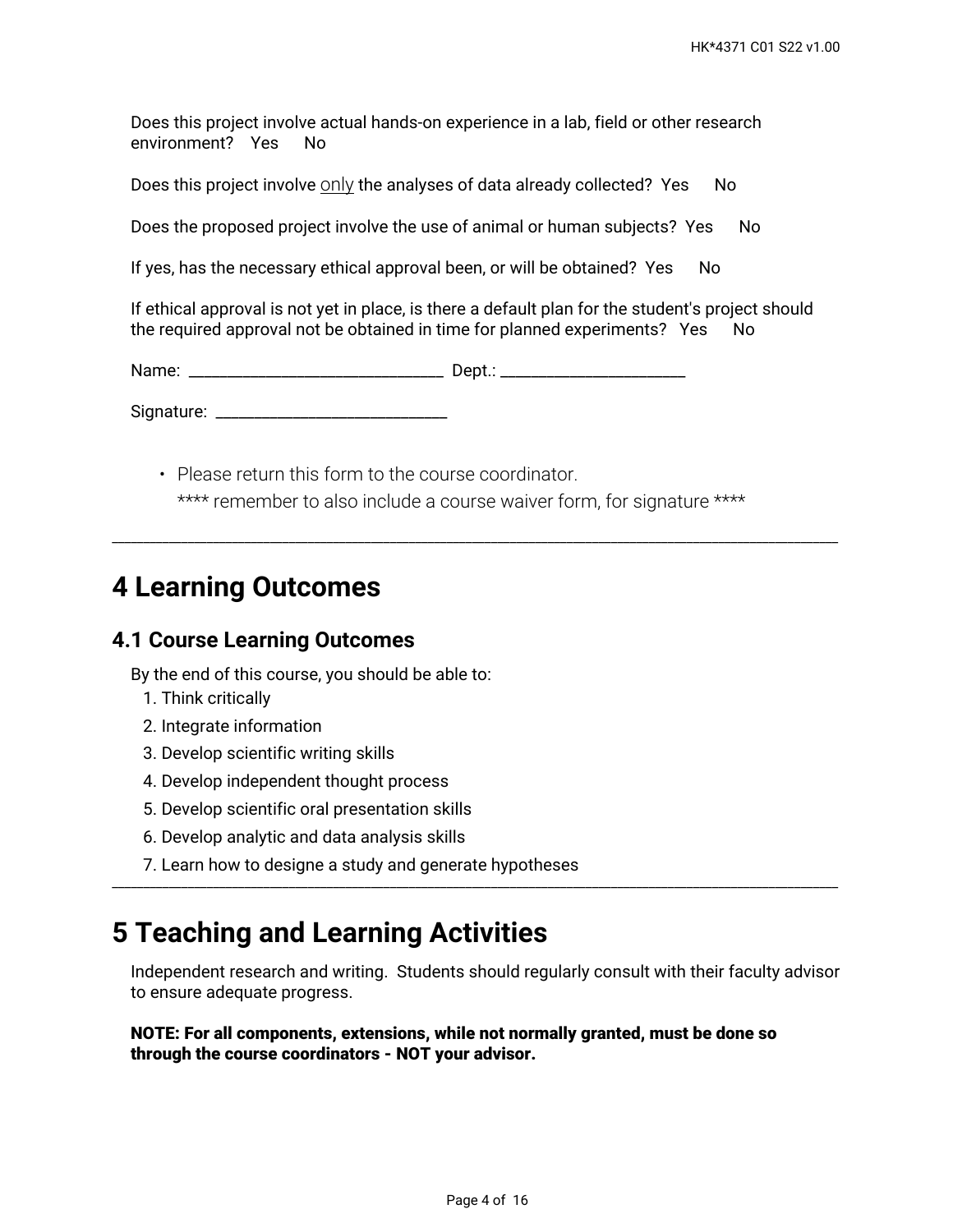# **5.1 Important Dates**

- Literature review outline is due by Monday June 13, 2022 by midnight. Please email to your advisor AND the course coordinators. Late penalty: 5% per day
- Presentations will be recorded as PowerPoint with audio and submitted via Dropbox before Wednesday August 3, 2022 by midnight. Late penalty: 5% per day
- Paper is due by Friday August 5, 2022 by midnight. Please email to your advisor AND the course coordinators. Late penalty: 5% per day
- Self-reflection is due by Monday August 8, 2022 by midnight. Please Please submit via Dropbox. Late penalty: 5% per day

# **5.2 You, Your Advisor and the Research Project**

- 1. Begin by identifying a GENERAL area of research for your topic. Clicking on faculty research links on the department web site is a good way to begin, or by reading recent publications of a potential advisor to determine your level of interest in that subject. Be open minded about your topic and advisor. Also, the advisor must be a University of Guelph faculty … but not necessarily from the Department of Human Health & Nutritional Sciences. Clearly, the topic should be something relevant to human health, nutrition, or metabolism. Graduate students, research technicians, postdoctoral fellows, etc., CANNOT act as advisors.
- Start early !!!!!! Most faculty will only accept a few students at any given time, so 2. "spots" are limited. Some ways of approaching faculty are more successful than others. Contact can be made either by phone, email, or in person. Provide as much information about yourself as you can: your program; general background including courses, previous research or laboratory experience; motivation/reason for doing research, etc.

## **5.3 Seminars**

- The seminar at the end of the semester is a presentation of the results of your work. Presentations should be no more than 10 min in length.
- PowerPoint, with recorded voice, should be used. Please submit via Dropbox on Courselink.

# **5.4 Hints**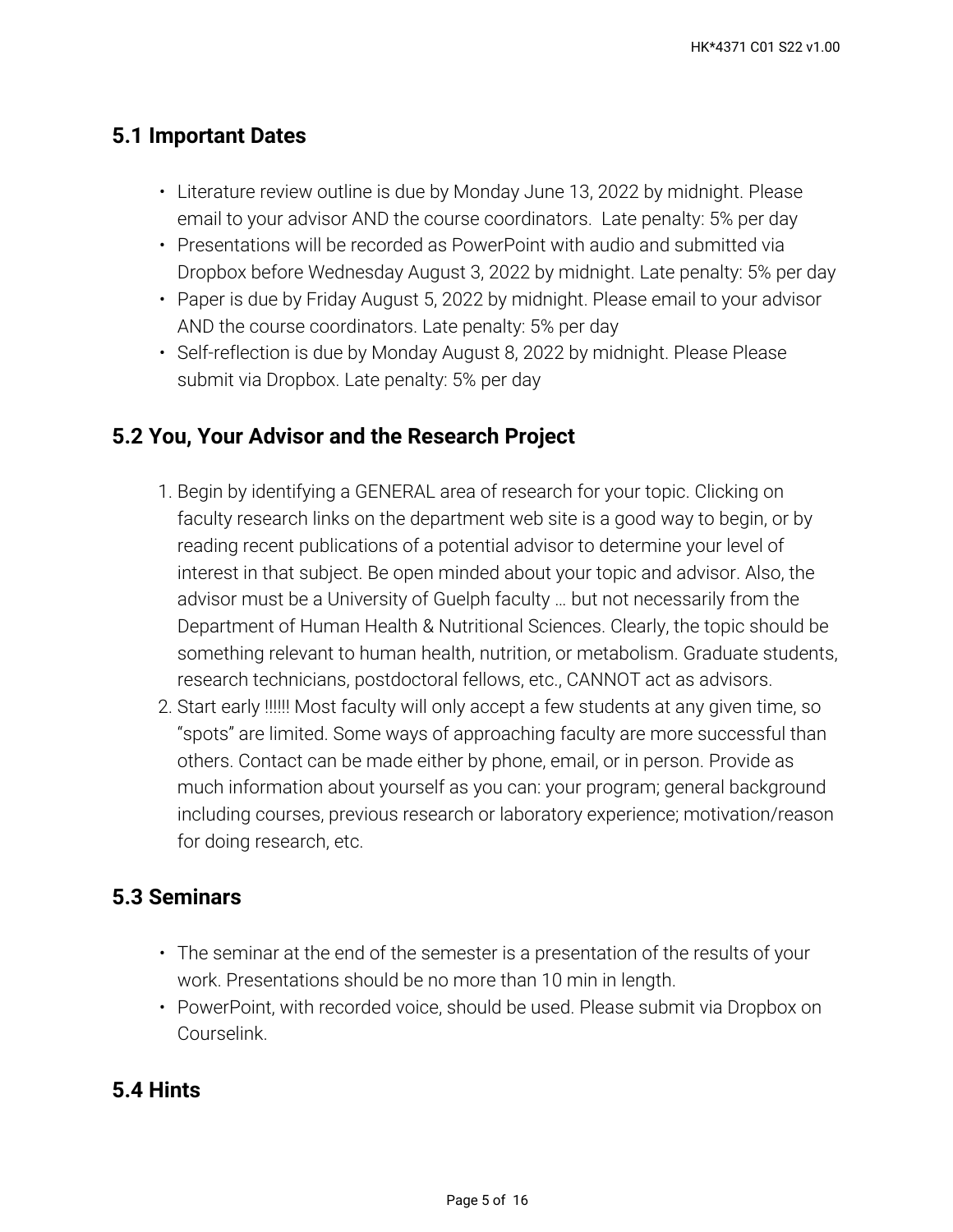### The Presentations

- Use several simple graphics (graphs and charts) rather than one complicated one, especially if you plan to discuss a subject at length. If the analysis of the graphics by a viewer will require more than 20 sec, consider using a sequence of graphs to progressively disclose the information. The more changes that you use, the less chance of losing your audience.
- Don't leave a graphic on the screen after discussing it.
- Limit each graphic to one main idea.
- Use graphics or illustrations wherever possible.
- Don't go too fast! To analyse a graph requires more time than viewing a visual image. Add a few seconds to your own analysis time (since you are more familiar with it than your audience!).
- Don't made things too complicated or cluttered for your audience. Examples:
	- **When using line graphs, do not exceed 3 to 4 lines. Simplify scales.**
	- **When using bar graphs, do not exceed 7-8 bars. Avoid crowding.**
	- When presenting text, limit the text to 6-8 words per line and 6 lines per slide. DO NOT OVERDO THE AMOUNT OF TEXT IN YOUR PRESENTATIONS OR USE TOO SMALL A FONT.

The more familiar you are with the information and graphics, the better your presentation. Preview your material and run through it prior to presentation.

#### The Paper

- There is not a minimum or maximum number of references. The number will be determined by the topic of the research. Use primary literature - abstracts and reviews may be included in certain circumstances. Do not cite content from blogs, personal websites, course notes, etc.
- The paper format is usually organized by major topic heading and sub-titled sections. Any major/standard journal referencing style is acceptable and determined by you and your advisor along with expected number of references and paper length.
- Don't forget … your advisor will be grading your research paper! The guidelines above are just that … guidelines! Be clear on what your advisor expects!

### Self Reflection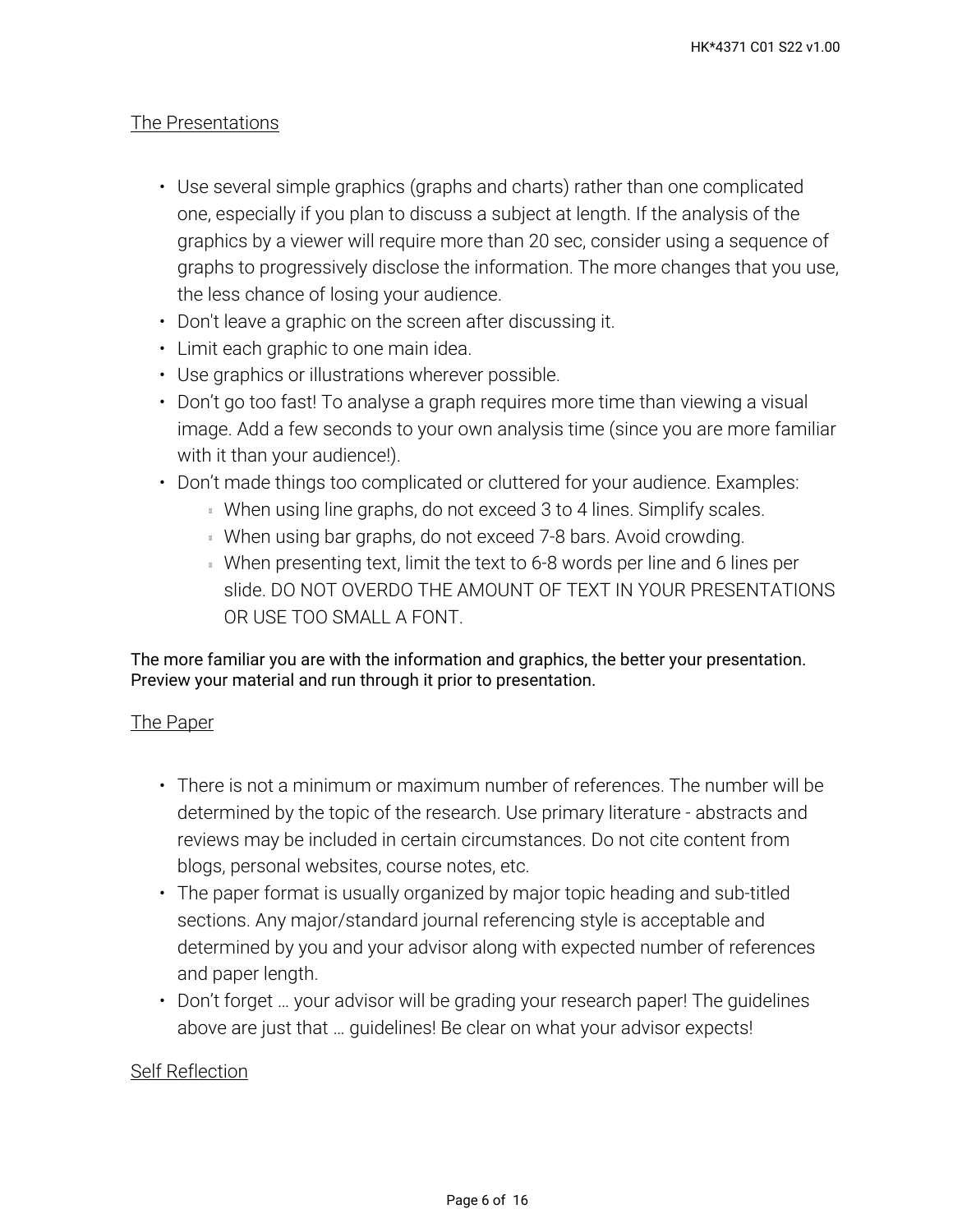You are being asked to focus on one aspect/task of this project that impacted you, and to reflect on this experience using the DEAL Model (see *Introduction to Reflection* document on Courselink). Thus, you will be **describing** the experience, **evaluating** it under at least one dimension of learning (i.e. personal, academic, and civic engagement, and **articulating learning** from the experience and applying it to future experiences. Examples of an aspect/task of this project that you can focus on include:

- Working in a team / Teamwork
- Leadership
- Career awareness
- Deeper understanding of course concepts
- Community interaction
- Personal development (e.g. adaptability, self-awareness, responsibility, etc. only pick 1 aspect of personal development to focus on)
- Skill development (e.g. time management, project management, organizational skills, presentation skills, writing skills, technical skills, etc. – only pick 1 aspect of personal development to focus on)

You are welcome to reflect on any challenges that this project presented to you and how you overcame those challenges (or did not). However, this is not meant to be used as a medium to vent about your team or other classmates, the course, the instructor, stakeholders, etc. We ask that you be respectful of others and uphold a high degree of professionalism in this reflection; not doing so will negatively impact your grade on this component.

#### **Format:**

- 2-4 pages, double-spaced
- Please submit as a Microsoft Word (.docx) or PDF file

# **6 Assessments**

### **6.1 Marking Schemes & Distributions**

| Name              | Scheme A (%)    |
|-------------------|-----------------|
| Research Proposal | 20 <sub>1</sub> |
| Seminar           | 30 <sup>2</sup> |
| Paper             | 40              |

\_\_\_\_\_\_\_\_\_\_\_\_\_\_\_\_\_\_\_\_\_\_\_\_\_\_\_\_\_\_\_\_\_\_\_\_\_\_\_\_\_\_\_\_\_\_\_\_\_\_\_\_\_\_\_\_\_\_\_\_\_\_\_\_\_\_\_\_\_\_\_\_\_\_\_\_\_\_\_\_\_\_\_\_\_\_\_\_\_\_\_\_\_\_\_\_\_\_\_\_\_\_\_\_\_\_\_\_\_\_\_\_\_\_\_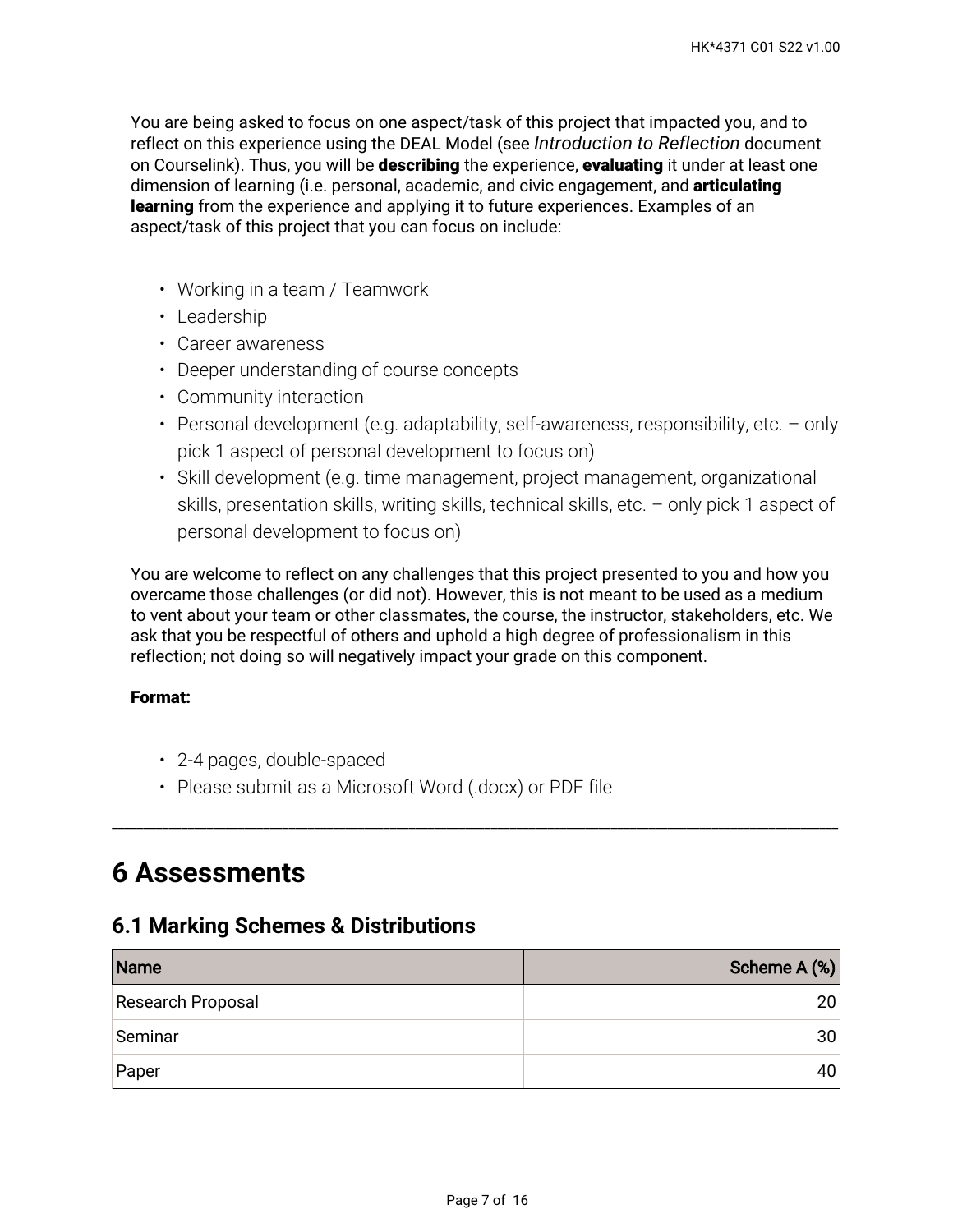| Name            | Scheme A (%) |
|-----------------|--------------|
| Self Reflection | 101          |
| Total           | 100          |

### **6.2 Assessment Details**

#### **Research Proposal (20%)**

**Due:** Mon, Jun 13

**Learning Outcome:** 1, 2, 3, 4, 7

An outline of your literature review, including the question to be researched, specific areas within the broad research question to be highlighted and a list of 10 original research articles that will be used in the final paper. This will be graded by your advisor.

#### **Seminar (30%)**

**Date:** end of Fall 2022 semester (TBA) **Learning Outcome:** 1, 2, 4, 5 Format, time and location to be announced. This will be graded by either the course coordinators or faculty from the Department of Human Health & Nutritional Sciences.

#### **Paper (40%)**

**Date:** end of Fall 2022 semester (TBA)

**Learning Outcome:** 1, 2, 3, 4, 6, 7

Due by email to your advisor, cc'd to the course coordinators. This will be graded by your advisor.

#### **Self Reflection (10%)**

**Date:** end of Fall 2022 semester (TBA)

Due by email to your advisor, cc'd to the course coordinators. This will be graded by either a TA or the course coordinators.

## **6.3 Additional Information**

#### **Research Proposal**

All students will prepare a research proposal for their intended study. Proposals should be approximately 3 pages and follow the following format:

- Course name, title of project, student name/ID, advisor name.
- 12-point font, double-spaced
- Approximately a one page (succinct!) introduction with the necessary background information, ending in a clear statement of the hypothesis(es) or objectives. A few key references may be used in the text (abbreviated journal name, volume, pages, year) as necessary.
- Approximately one page or less of methods to be utilized, ending with the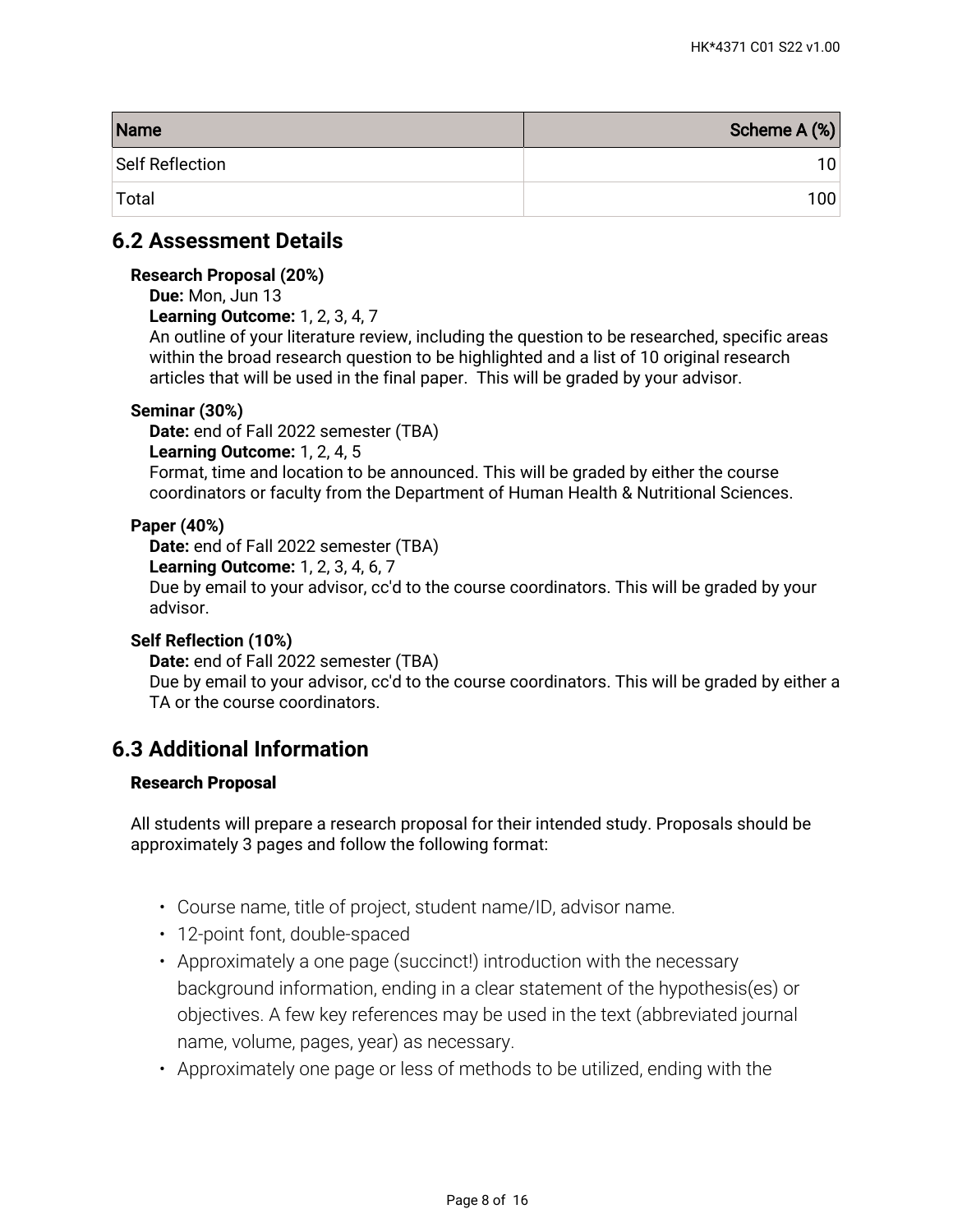anticipated findings and how these would support your hypotheses.

- $\bm{\cdot}$  A final page indicating the approximate budget. This does not need to be exact; it is designed to give the students an appreciation and perspective of the costs associated with research. This will likely require some input from your project advisor. Even if your project is a part of a larger study, you should indicate the costs relevant to what you are doing.
- LATE SUBMISSIONS ARE PENALIZED 5% per day. Proposals will be graded by your advisor.

### *THE FOLLOWING ARE NOT DUE UNTIL NEXT SEMESTER!*

#### **Seminar**

- The presentation at the end of the second semester is a chance to show the results of your work. Presentations should be 10 min in length (absolutely no more than 11 min).
- These presentations will likely be done via PowerPoint with audio, and submitted via Dropbox (or live in person, pending the COVID situation).
- Seminars will be graded by either the course coordinator or Human Health & Nutritional Sciences faculty.
- The HK\*4371/2 Presentation Evaluation Form (the form and grading structure that is used to evaluate your presentation) is available on Courselink, under "Table of Contents"

#### **Final Paper**

The paper, including an abstract (200 words maximum), is a detailed • presentation of the findings of your work. The paper format should follow standard research publications i.e. Major headings including introduction, methods, results, discussion and references, as well as any necessary tables and figures. Please discuss the expectations with your advisor. The format to be used for in-text referencing and the bibliography should also be agreed upon by you and your advisor. Typically, this would be a referencing style used by one of the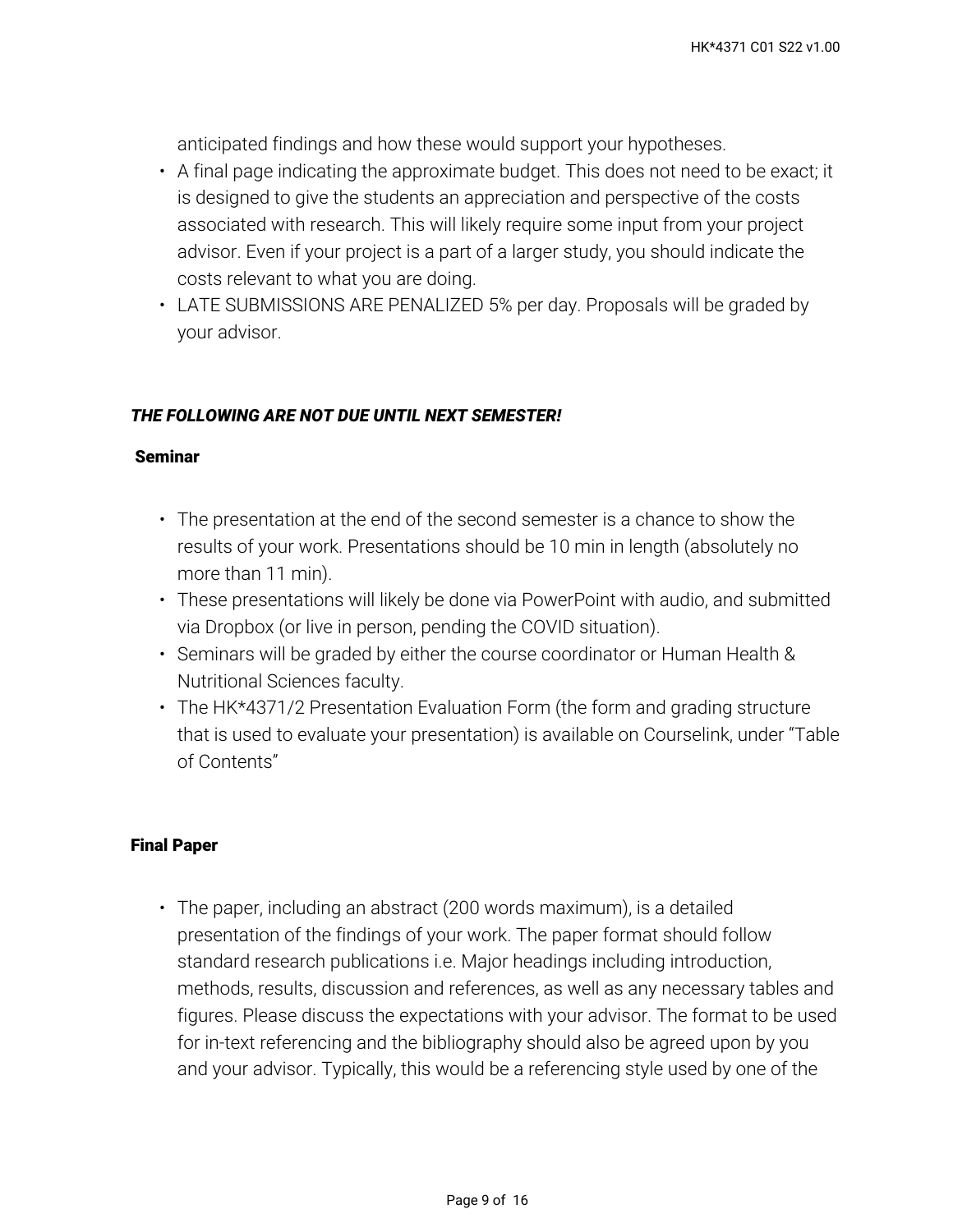major physiology, nutrition or biomechanics journals; however, there is no specific format that must be followed for this course. PAPERS ARE GRADED BY THE ADVISOR.

- The abstract enables the reader to identify the basic content of a document quickly and accurately. References to the literature are usually omitted. The abstract should:
	- state the principal objective(s), question(s), or hypothesis (es) under investigation;
	- state the scope of the investigation;
	- **briefly describe the methodology used;**
	- summarize the results using specific data and indicating statistical significance;
	- state the principal conclusions;
	- state the scientific or clinical relevance

#### **Self Reflection**

You are being asked to focus on one aspect/task of this project that impacted you, and to reflect on this experience using the DEAL Model (see *Introduction to Reflection* document on Courselink). Thus, you will be **describing** the experience, **evaluating** it under at least one dimension of learning (i.e. personal, academic, and civic engagement, and **articulating learning** from the experience and applying it to future experiences. Examples of an aspect/task of this project that you can focus on include:

- Working in a team / Teamwork
- Leadership
- Career awareness
- Deeper understanding of course concepts
- Community interaction
- Personal development (e.g. adaptability, self-awareness, responsibility, etc. only pick 1 aspect of personal development to focus on)
- Skill development (e.g. time management, project management, organizational skills, presentation skills, writing skills, technical skills, etc. – only pick 1 aspect of personal development to focus on)

You are welcome to reflect on any challenges that this project presented to you and how you overcame those challenges (or did not). However, this is not meant to be used as a medium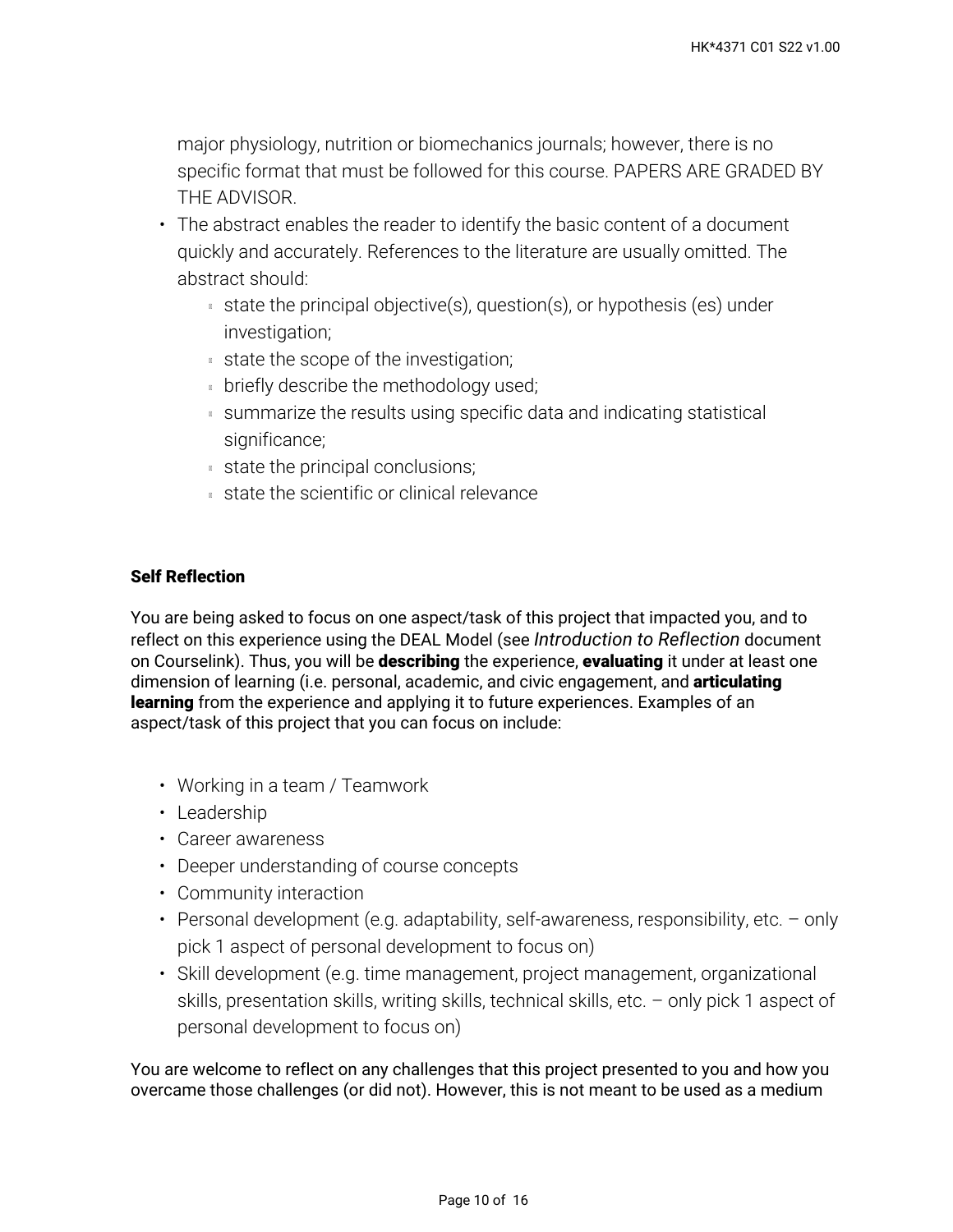to vent about your team or other classmates, the course, the instructor, stakeholders, etc. We ask that you be respectful of others and uphold a high degree of professionalism in this reflection; not doing so will negatively impact your grade on this component.

\_\_\_\_\_\_\_\_\_\_\_\_\_\_\_\_\_\_\_\_\_\_\_\_\_\_\_\_\_\_\_\_\_\_\_\_\_\_\_\_\_\_\_\_\_\_\_\_\_\_\_\_\_\_\_\_\_\_\_\_\_\_\_\_\_\_\_\_\_\_\_\_\_\_\_\_\_\_\_\_\_\_\_\_\_\_\_\_\_\_\_\_\_\_\_\_\_\_\_\_\_\_\_\_\_\_\_\_\_\_\_\_\_\_\_

# **7 Course Statements**

## **7.1 Evaluation - Research Proposal**

All students will prepare a research proposal for their intended study. Proposals should be approximately 3 pages and follow the following format:

- Course name, title of project, student name/ID, advisor name.
- 12-point font, double-spaced
- Approximately a one page (succinct!) introduction with the necessary background information, ending in a clear statement of the hypothesis(es) or objectives. A few key references may be used in the text (abbreviated journal name, volume, pages, year) as necessary.
- Approximately one page or less of methods to be utilized, ending with the anticipated findings and how these would support your hypotheses.
- A final page indicating the approximate budget. This does not need to be exact; it is designed to give the students an appreciation and perspective of the costs associated with research. This will likely require some input from your project advisor. Even if your project is a part of a larger study, you should indicate the costs relevant to what you are doing.
- LATE SUBMISSIONS ARE PENALIZED. Proposals will be graded by your advisor.

## **7.2 Grading**

The Proposal and Paper are graded by your faculty advisor.

The Seminar is graded by either the course coordinators or a faculty member from Human Health and Nutritional Sciences.

The Self Reflection is graded by either a TA or the course coordinators.

\*\*Note, extensions are generally not granted. Any requests for extensions must be sent to the Course Coordinator (not the advisor).

# **8 Department of Human Health and Nutritional Sciences**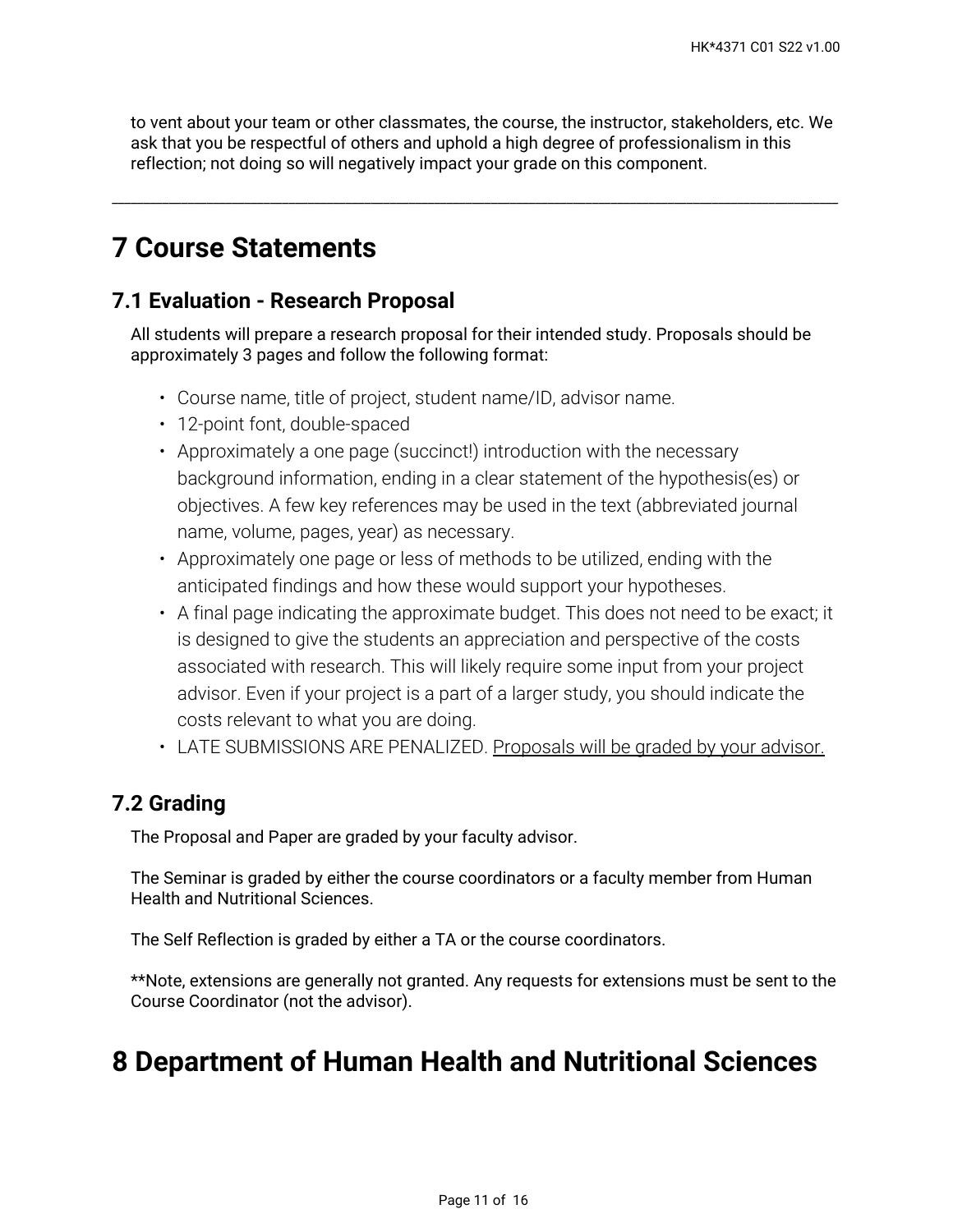# **Statements**

# **8.1 Academic Advisors**

If you are concerned about any aspect of your academic program:

• Make an appointment with a program counsellor in your degree program. <u>B.Sc.</u> [Academic Advising](https://bsc.uoguelph.ca/) or [Program Counsellors](https://www.uoguelph.ca/uaic/programcounsellors)

# **8.2 Academic Support**

If you are struggling to succeed academically:

- Learning Commons: There are numerous academic resources offered by the Learning Commons including, Supported Learning Groups for a variety of courses, workshops related to time management, taking multiple choice exams, and general study skills. You can also set up individualized appointments with a learning specialist. http://www.learningcommons.uoguelph.ca/
- Science Commons: Located in the library, the Science Commons provides support for physics, mathematic/statistics, and chemistry. Details on their hours of operations can be found at: http://www.lib.uoguelph.ca/getassistance/studying/chemistry-physics-help and http://www.lib.uoguelph.ca/getassistance/studying/math-stats-help

# **8.3 Wellness**

If you are struggling with personal or health issues:

- Counselling services offers individualized appointments to help students work through personal struggles that may be impacting their academic performance. https://www.uoguelph.ca/counselling/
- Student Health Services is located on campus and is available to provide medical attention. https://www.uoguelph.ca/studenthealthservices/clinic
- For support related to stress and anxiety, besides Health Services and Counselling Services, Kathy Somers runs training workshops and one-on-one sessions related to stress management and high performance situations. http://www.selfregulationskills.ca/

# **8.4 Personal information**

Personal information is collected under the authority of the University of Guelph Act (1964),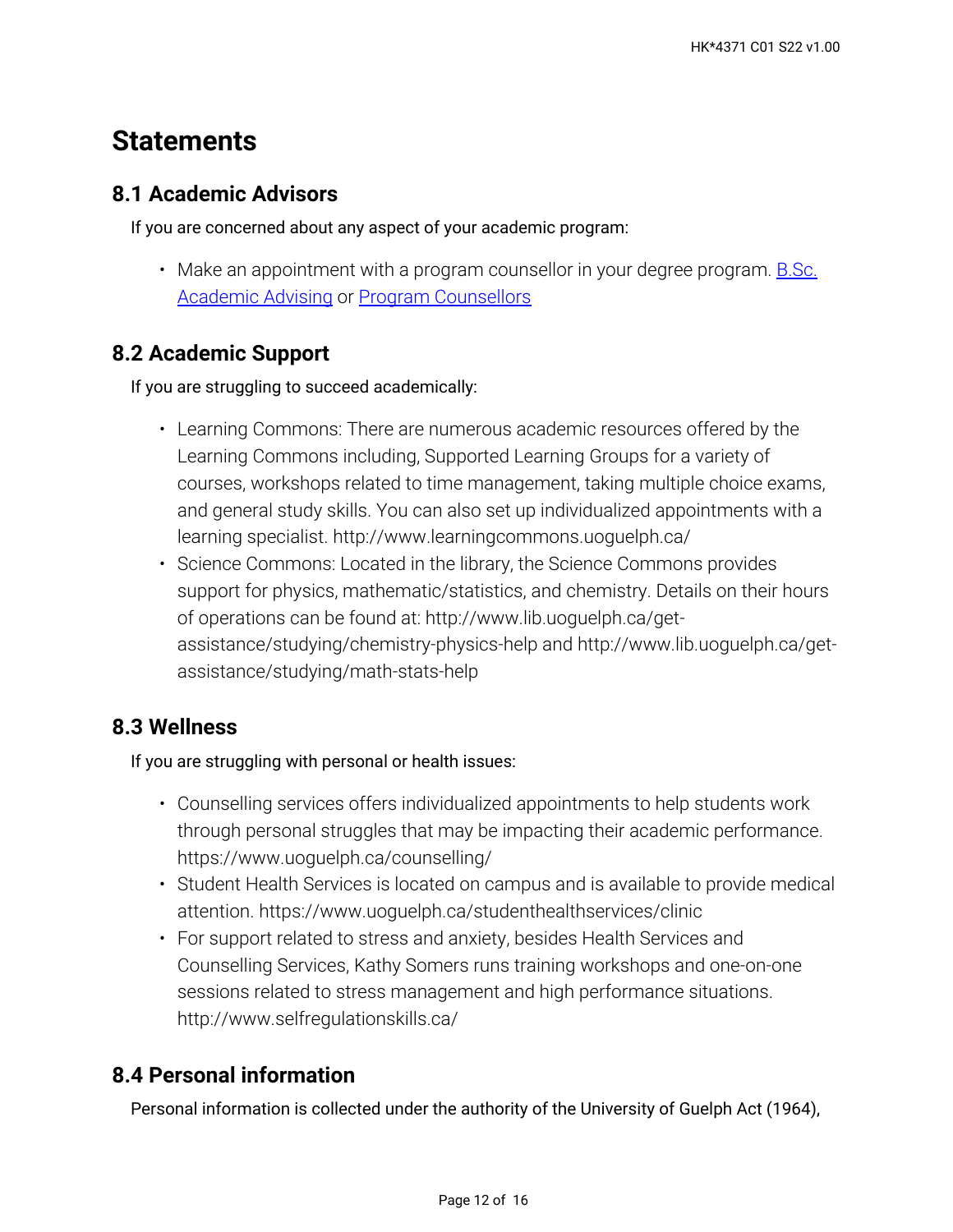and in accordance with Ontario's Freedom of Information and Protection of Privacy Act (FIPPA) http://www.e-laws.gov.on.ca/index.html. This information is used by University officials in order to carry out their authorized academic and administrative responsibilities and also to establish a relationship for alumni and development purposes.

For more information regarding the Collection, Use and Disclosure of Personal Information policies please see the Undergraduate Calendar. (https://www.uoguelph.ca/registrar/calendars/undergraduate/current/intro/index.shtml)

## **8.5 Course Offering Information Disclaimer**

Please note that course delivery format (face-to-face vs online) is subject to change up to the first-class day depending on requirements placed on the University and its employees by public health bodies, and local, provincial and federal governments. Any changes to course format prior to the first class will be posted on WebAdvisor/Student Planning as they become available.

# **9 University Statements**

## **9.1 Email Communication**

As per university regulations, all students are required to check their e-mail account regularly: e-mail is the official route of communication between the University and its students.

## **9.2 When You Cannot Meet a Course Requirement**

When you find yourself unable to meet an in-course requirement because of illness or compassionate reasons please advise the course instructor (or designated person, such as a teaching assistant) in writing, with your name, id#, and e-mail contact. The grounds for Academic Consideration are detailed in the Undergraduate and Graduate Calendars.

Undergraduate Calendar - Academic Consideration and Appeals https://www.uoguelph.ca/registrar/calendars/undergraduate/current/c08/c08-ac.shtml

Graduate Calendar - Grounds for Academic Consideration https://www.uoguelph.ca/registrar/calendars/graduate/current/genreg/index.shtml

Associate Diploma Calendar - Academic Consideration, Appeals and Petitions https://www.uoguelph.ca/registrar/calendars/diploma/current/index.shtml

## **9.3 Drop Date**

Students will have until the last day of classes to drop courses without academic penalty. The deadline to drop two-semester courses will be the last day of classes in the second semester. This applies to all students (undergraduate, graduate and diploma) except for Doctor of Veterinary Medicine and Associate Diploma in Veterinary Technology (conventional and alternative delivery) students. The regulations and procedures for course registration are available in their respective Academic Calendars.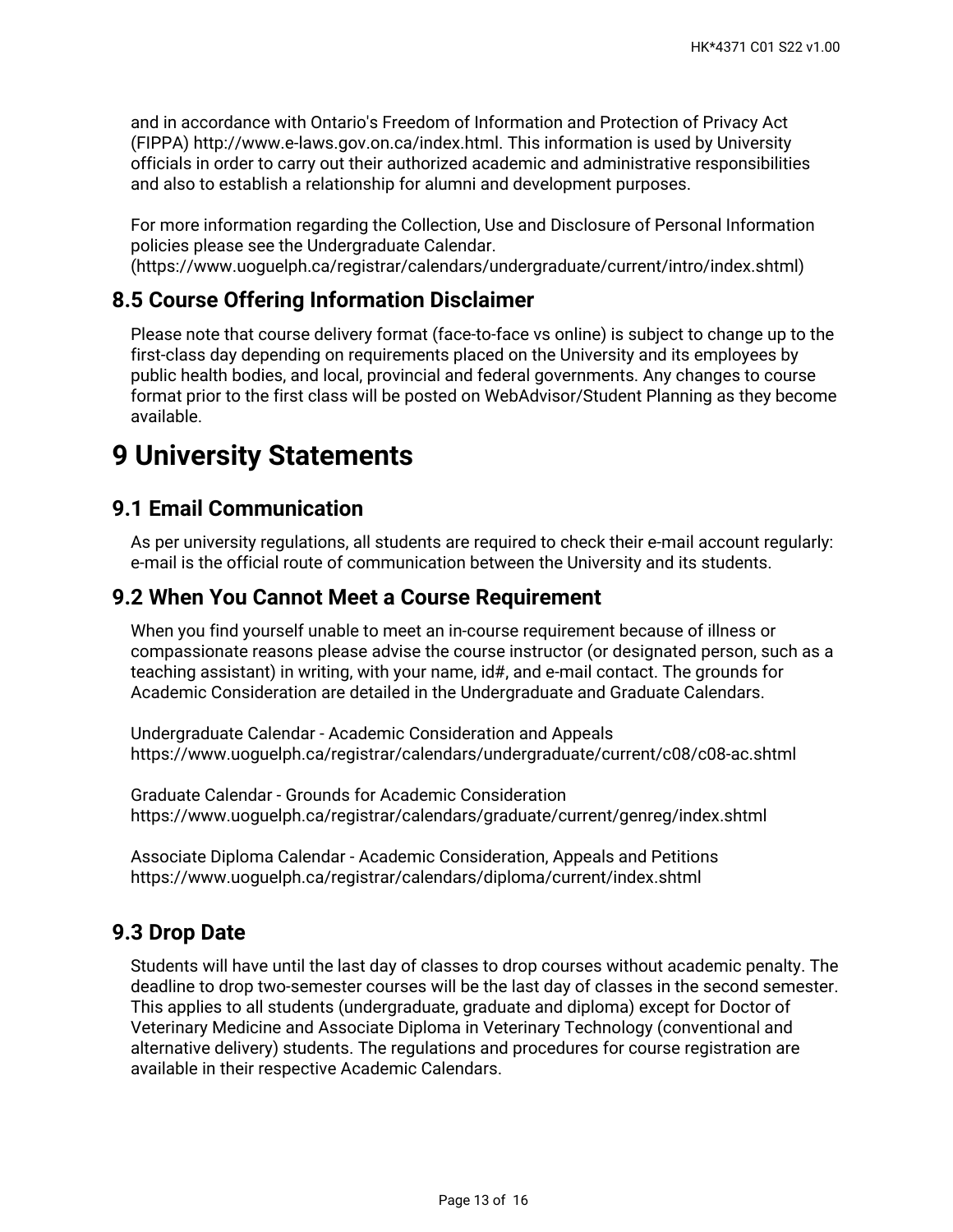Undergraduate Calendar - Dropping Courses https://www.uoguelph.ca/registrar/calendars/undergraduate/current/c08/c08-drop.shtml

Graduate Calendar - Registration Changes https://www.uoguelph.ca/registrar/calendars/graduate/current/genreg/genreg-regregchg.shtml

Associate Diploma Calendar - Dropping Courses https://www.uoguelph.ca/registrar/calendars/diploma/current/c08/c08-drop.shtml

## **9.4 Copies of Out-of-class Assignments**

Keep paper and/or other reliable back-up copies of all out-of-class assignments: you may be asked to resubmit work at any time.

### **9.5 Accessibility**

The University promotes the full participation of students who experience disabilities in their academic programs. To that end, the provision of academic accommodation is a shared responsibility between the University and the student.

When accommodations are needed, the student is required to first register with Student Accessibility Services (SAS). Documentation to substantiate the existence of a disability is required; however, interim accommodations may be possible while that process is underway.

Accommodations are available for both permanent and temporary disabilities. It should be noted that common illnesses such as a cold or the flu do not constitute a disability.

Use of the SAS Exam Centre requires students to make a booking at least 14 days in advance, and no later than November 1 (fall), March 1 (winter) or July 1 (summer). Similarly, new or changed accommodations for online quizzes, tests and exams must be approved at least a week ahead of time.

For Guelph students, information can be found on the SAS website https://www.uoguelph.ca/sas

For Ridgetown students, information can be found on the Ridgetown SAS website https://www.ridgetownc.com/services/accessibilityservices.cfm

# **9.6 Academic Integrity**

The University of Guelph is committed to upholding the highest standards of academic integrity, and it is the responsibility of all members of the University community-faculty, staff, and students-to be aware of what constitutes academic misconduct and to do as much as possible to prevent academic offences from occurring. University of Guelph students have the responsibility of abiding by the University's policy on academic misconduct regardless of their location of study; faculty, staff, and students have the responsibility of supporting an environment that encourages academic integrity. Students need to remain aware that instructors have access to and the right to use electronic and other means of detection.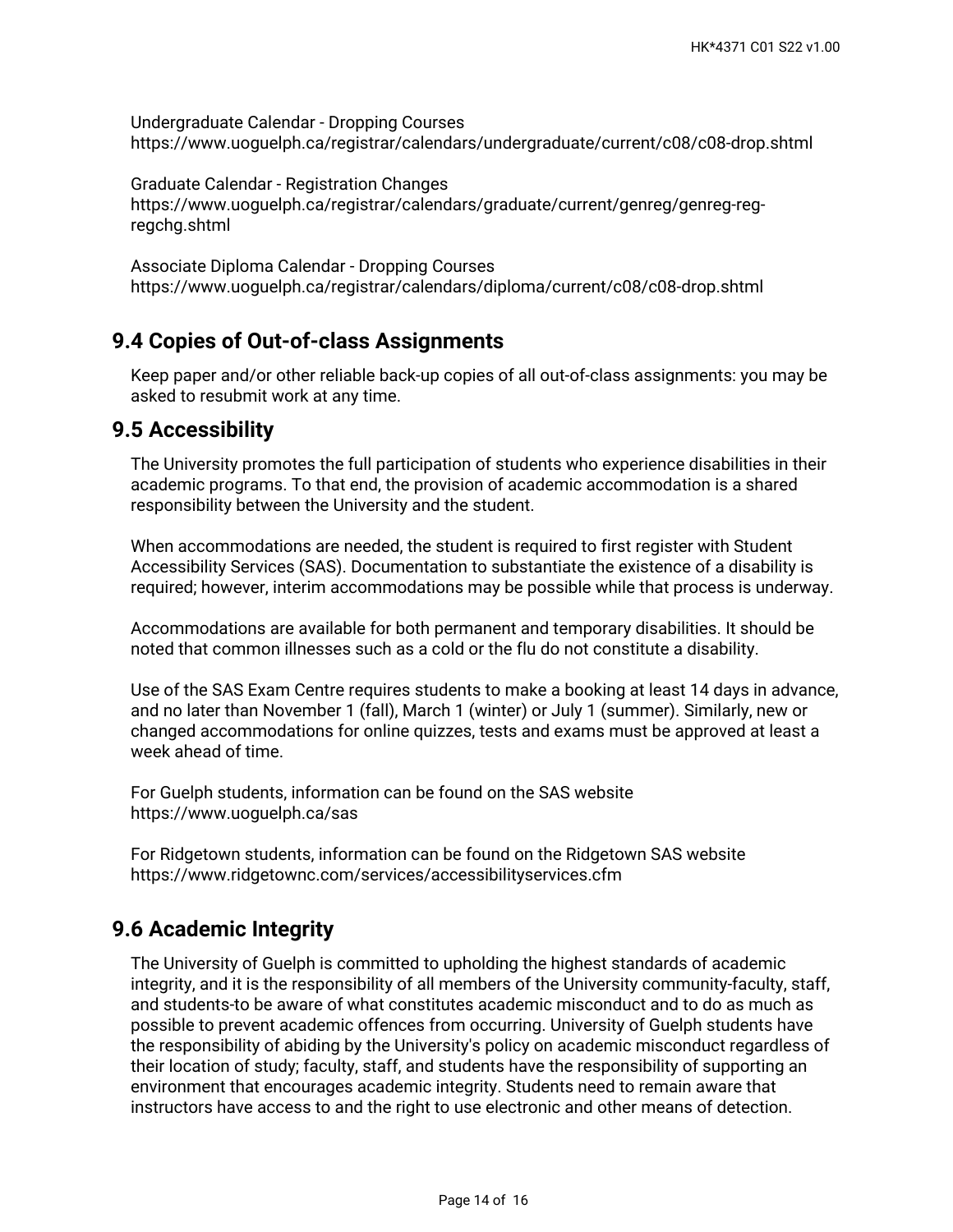Please note: Whether or not a student intended to commit academic misconduct is not relevant for a finding of guilt. Hurried or careless submission of assignments does not excuse students from responsibility for verifying the academic integrity of their work before submitting it. Students who are in any doubt as to whether an action on their part could be construed as an academic offence should consult with a faculty member or faculty advisor.

Undergraduate Calendar - Academic Misconduct https://www.uoguelph.ca/registrar/calendars/undergraduate/current/c08/c08 amisconduct.shtml

Graduate Calendar - Academic Misconduct https://www.uoguelph.ca/registrar/calendars/graduate/current/genreg/index.shtml

## **9.7 Recording of Materials**

Presentations that are made in relation to course work - including lectures - cannot be recorded or copied without the permission of the presenter, whether the instructor, a student, or guest lecturer. Material recorded with permission is restricted to use for that course unless further permission is granted.

### **9.8 Resources**

The Academic Calendars are the source of information about the University of Guelph's procedures, policies, and regulations that apply to undergraduate, graduate, and diploma programs.

Academic Calendars https://www.uoguelph.ca/academics/calendars

### **9.9 Disclaimer**

Please note that the ongoing COVID-19 pandemic may necessitate a revision of the format of course offerings, changes in classroom protocols, and academic schedules. Any such changes will be announced via CourseLink and/or class email.

This includes on-campus scheduling during the semester, mid-terms and final examination schedules. All University-wide decisions will be posted on the COVID-19 website (https://news.uoguelph.ca/2019-novel-coronavirus-information/) and circulated by email.

## **9.10 Illness**

Medical notes will not normally be required for singular instances of academic consideration, although students may be required to provide supporting documentation for multiple missed assessments or when involving a large part of a course (e.g.. final exam or major assignment).

## **9.11 Covid-19 Safety Protocols**